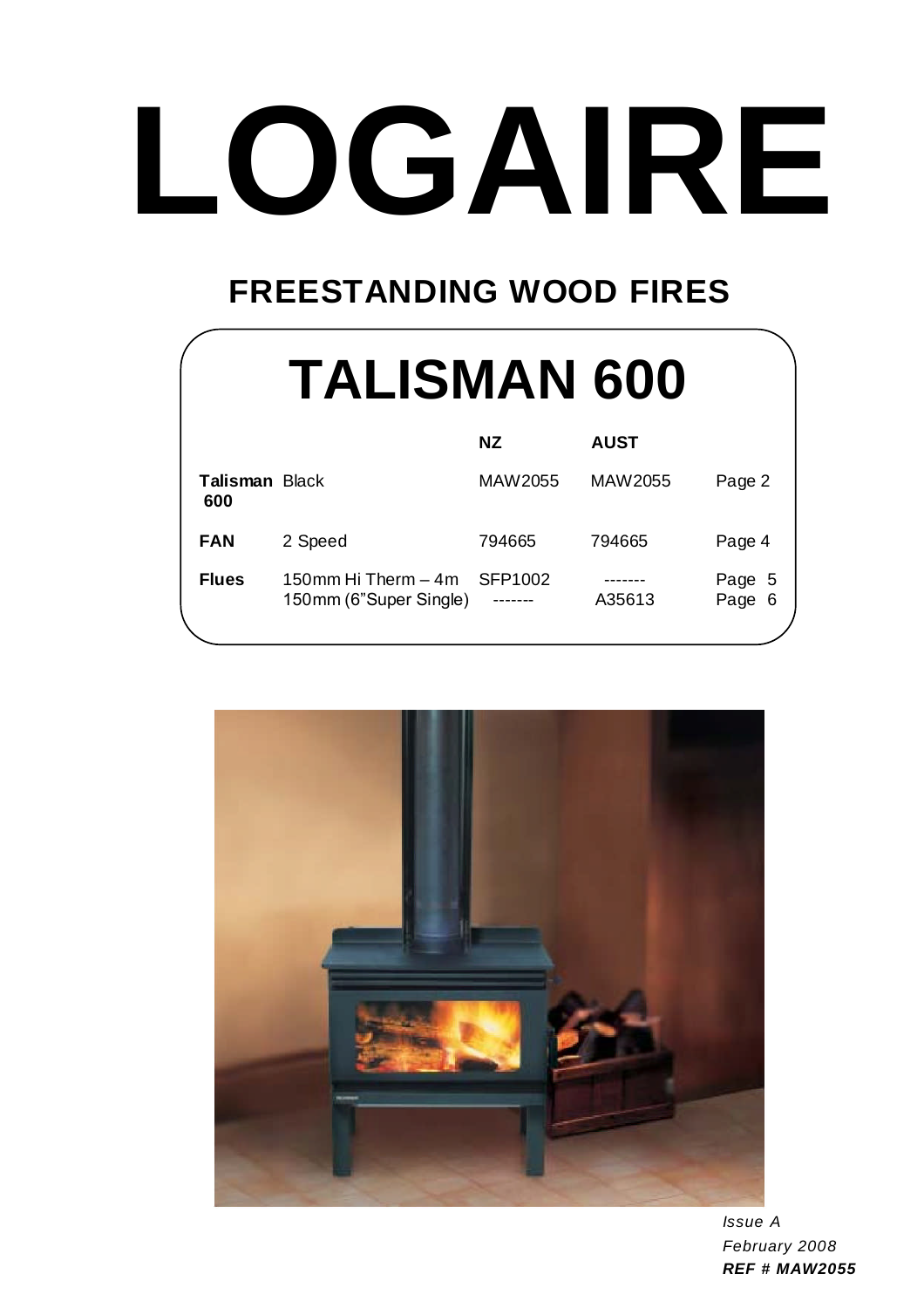







| Item             | <b>Part</b><br>No No | <b>Description</b>                       | Qty          | ltem<br><b>No</b> | Part<br><b>No</b> | <b>Description</b>                 | Qty          |
|------------------|----------------------|------------------------------------------|--------------|-------------------|-------------------|------------------------------------|--------------|
| 1                | 594579               | Panel-Rear                               |              |                   | 14 786772         | <b>HandleAssy-Door</b>             |              |
| $\mathbf{2}$     | 503429               | Rivet-Pop 3.2 Dia x 4.8                  | $\mathbf{2}$ |                   |                   | (incl. items 13-15)                |              |
| 3                | 503259               | Screw; S/T 10 x .4                       | 14           |                   | 15 986605         | • Handle Assy                      |              |
| 4                | 594642               | Stand Off-Rear Panel                     |              |                   | 16 503006         | $\cdot$ Pin-Tension 4 x 16         |              |
| 5                |                      | 594651 Panel-Side, RH - Charcoal         | 1            | 17                | 586161            | • Handle-Door                      |              |
| 6                |                      | 794017 Door Assy - Charcoal              |              |                   |                   | 18 503004 • Screw; CSK No 8 x 5/8" | $\mathbf{2}$ |
|                  |                      | $(incl.$ items $7-15)$                   | 1            |                   | 19 986149         | Spacer-FrontPanel                  | 4            |
| 7                | 786774               | • Kit-Seal, Door Glass                   |              |                   | 20 503659         | Rivet-Pop 4.0 Dia x 9.0            | 4            |
| 8                | 986485               | • Retainer-Glass                         |              |                   | 21 594653         | <b>Shelf-Ash - Charcoal</b>        |              |
| 9                |                      | 700755 $\cdot$ Rope-Fibre, Glass 16 x 2m |              |                   |                   | (incl. items 22-23)                |              |
| 10               | 994016               | • Panel-Door - Charcoal                  |              |                   | 22 503381         | • Clip-Starlock, 4 Dia             | 2            |
| 11               |                      | 786784 · Glass - c/w Seal (incl. item 7  |              |                   | 23 587855         | • Badge - Gold                     |              |
|                  |                      | + Glass 5 x 518 x 243)                   |              |                   | 24 594652         | Panel-Side, LH - Charcoal          |              |
| 12               | 986487               | • Latch Assy-Door, 10mm                  |              |                   | 25 594576         | Grille-Assy - Charcoal             |              |
| 13               | 500374               | • Washer-Flat 1/4"                       | 2            |                   |                   |                                    |              |
| <b>Bold Text</b> |                      | Assemblies                               |              |                   |                   |                                    |              |



 $=$  Items included in Assemblies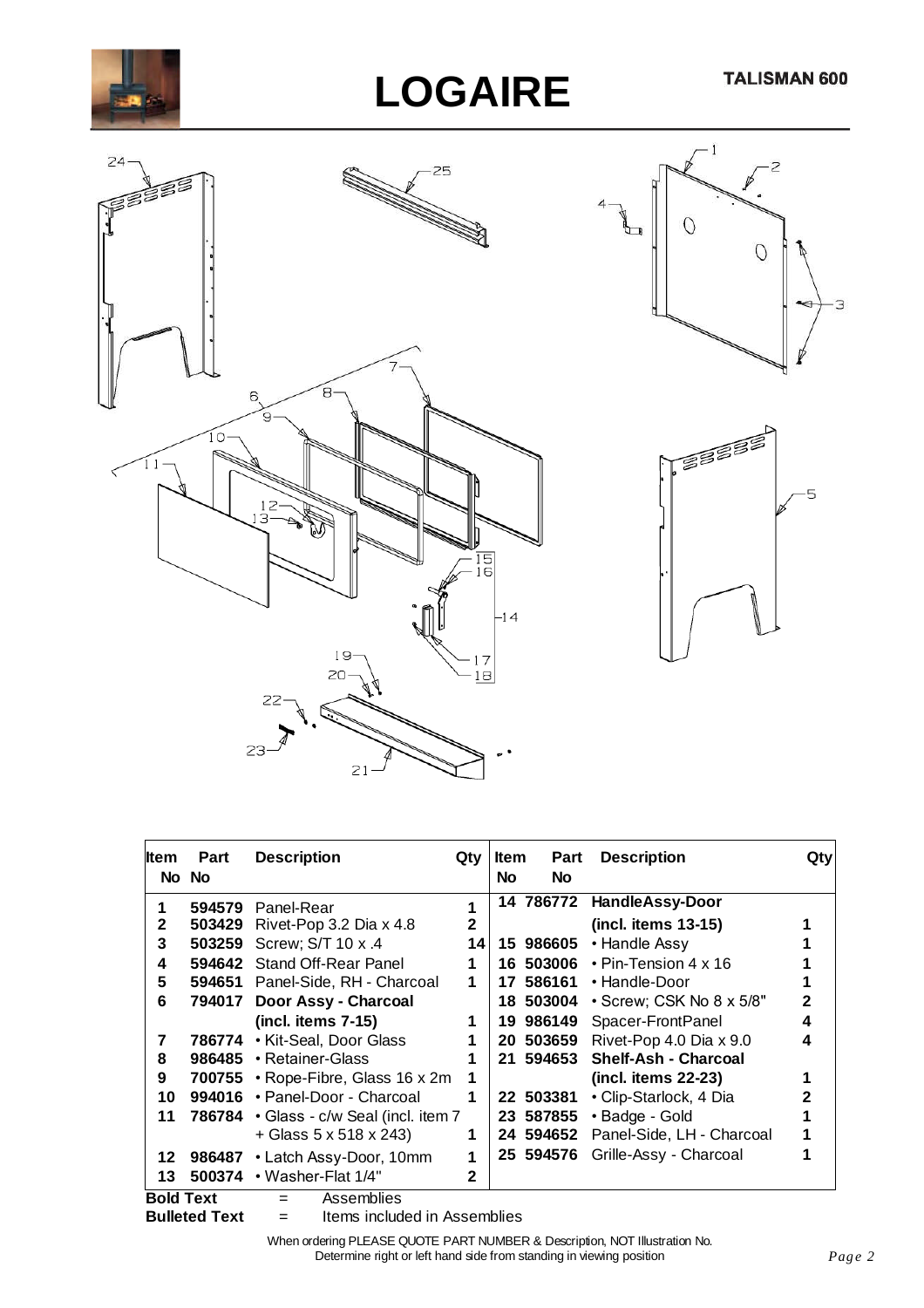



| <b>Item</b>      | Part<br><b>No</b> | <b>Description</b><br>No        | Qty          | <b>Item</b> | Part<br><b>No</b> | <b>Description</b><br><b>No</b>       | Qty            |
|------------------|-------------------|---------------------------------|--------------|-------------|-------------------|---------------------------------------|----------------|
| 1                | 794625            | <b>Board-Firebox Top Assy 1</b> |              | 15          | 594564            | Slide-Air, Inlet                      | 1              |
| 2                | 993048            | • Channel-Reinforcer, Brick 1   |              | 16          | 995091            | Spacer-AirSlide                       | 2              |
| 3                | 503259            | Screw, S/T 10 x .4              | 14           | 17          | 594650            | Plate, Back-Meter                     |                |
| 4                | 594578            | Heatshield-Rear, Inner          | 1            | 18          | 501602            | Nut, M8                               | 13             |
| 5                | 501597            | Screw, Set M8 x 20              | 8            | 19          | 987842            | Deflector- Primary Air                |                |
| 6                | 501599            | Screw; S/T 1/4" x 5/8"          | 11           | 20          | 501843            | Screw, Set M8 x 40                    | 4              |
|                  | 594572            | Support-Rail                    | 1            | 21          | 501606            | Washer, Flat $8 \times 19 \times 1.6$ | $\overline{2}$ |
| 8                | 794624            | Board Assy - 15mm               |              |             | 786664            | <b>Hinge Assy</b>                     |                |
| 9                | 594571            | Heatshield-Bottom               | 1            | 23          | 594615            | Firebox Assy-Steel                    |                |
| 10               | 501682            | Nut. M6                         | 12           | 24          | 587516            | Pin-DoorLatch                         |                |
| 11               | 594640            | Plate-Base Air                  |              | 25          | 586439            | Pin-Retaining,                        |                |
| 12               | 501685            | Screw, Set M8 x 30              | $\mathbf{2}$ |             |                   | Secondary AirTube                     |                |
| 13               | 594648            | Pin, Tension 10 x 20            |              |             | 994580            | Tube-SecondaryAir,                    |                |
| 14               | 594636            | Knob-AirControl                 |              |             |                   | $49 \times 3.5$                       |                |
| <b>Bold Text</b> |                   | Assemblies<br>$=$               |              |             |                   |                                       |                |

**Bulleted Text** = Items included in Assemblies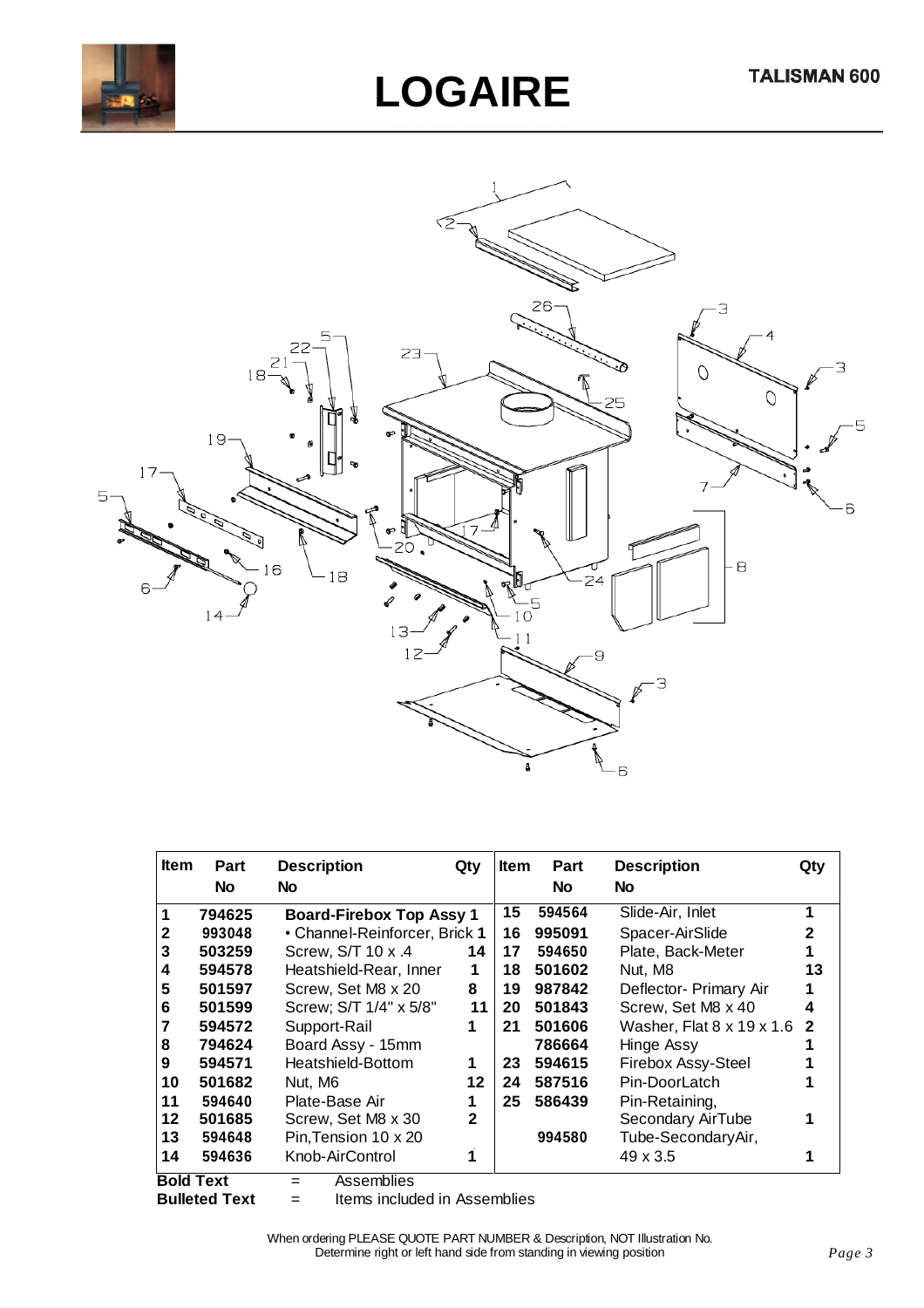



### **Part Number 794665**

| <b>Item</b> | Part<br>No | <b>Description</b><br>No | Qty | Item | Part<br><b>No</b> | <b>Description</b><br>No | Qty          |
|-------------|------------|--------------------------|-----|------|-------------------|--------------------------|--------------|
|             | 593147     | Fan - 2 Speed            | 1   | 8    | 503106            | Washer-Flat, 5mm Brass   | $\mathbf{2}$ |
| 2           | 557089     | Nut-Cable                | 1   | 9    | 501856            | Nut, M5                  | 2            |
| 3           | 503272     | Rivet-Pop 4.8 Dia x 4.8  | 4   | 10   | 502068            | Clamp-Cable              |              |
| 4           | 994661     | Fan Box Assy             | 1   |      |                   |                          |              |
| 5           | 501580     | Screw, Pan M5 x 16       |     |      |                   | <b>NOTILLUSTRATED</b>    |              |
| 6           | 503674     | Switch-Fan On/Off/On     | 1   |      |                   |                          |              |
| 7           | 503371     | Washer- Fan Disc         |     |      | 588068            | Loom-Fan, 3 Pin 75v      |              |
|             |            | $5ID \times 10OD$ Ext    |     |      | 591321            | Insulator-Utilux         | 2            |
|             |            |                          |     |      | 594666            | Lom-Switch, Fan          |              |

**Bold Text** = Assemblies<br>**Bulleted Text** = Items includ

 $=$  Items included in Assemblies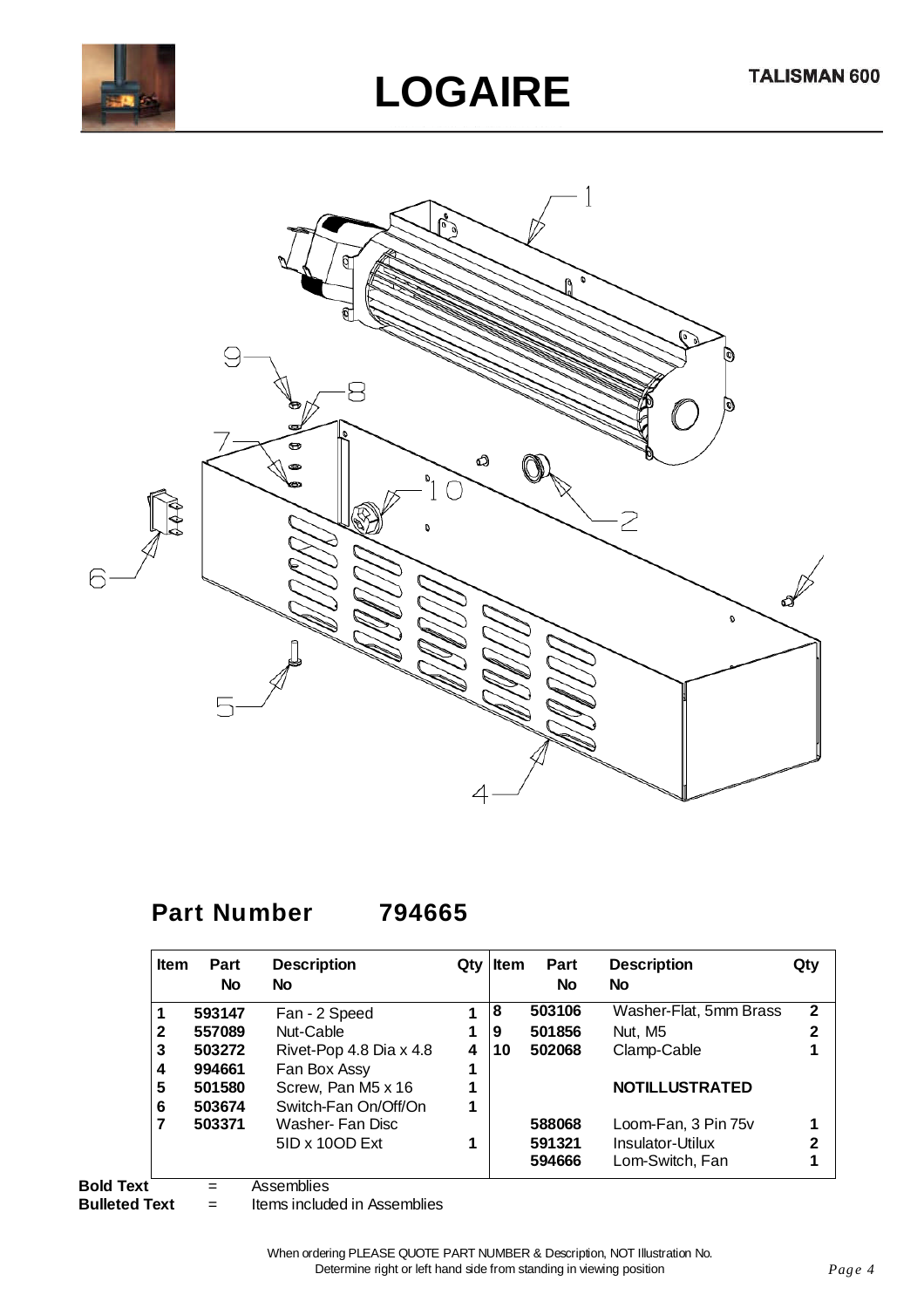



**ROOF TERMINATION KIT PART 2**



**Flue Kit (Hi Therm) - Black - 150mm dia**

**NZ ONLY**

#### *Part 2 Contains:*

- 1 x 600mm Outer Slip
- 1 x 400mm Flue Pipe
- 1 x Top Spider
- 1 x Casing Cover
- 1 x Anti Down Draught Cowl

#### *Part 1 Contains:*

- 3 x 1200mm Stainless Steel Flue
- 1 x 1200mm Inner / Outer Sheild Combination
- 1 x Ceiling Plate
- 1 x Pack of Screws and Spacer

#### **Note: Flue Reflector is required for standard installations**

4 metre kits meet the Flue Pipe requirements of AS/NZS 2918:2001 (4.6m rule) for a standard 2.4m stud height and a wood fire height of 600mm or greater

**Part No: SFP1002**

**STARTER KIT PART 1**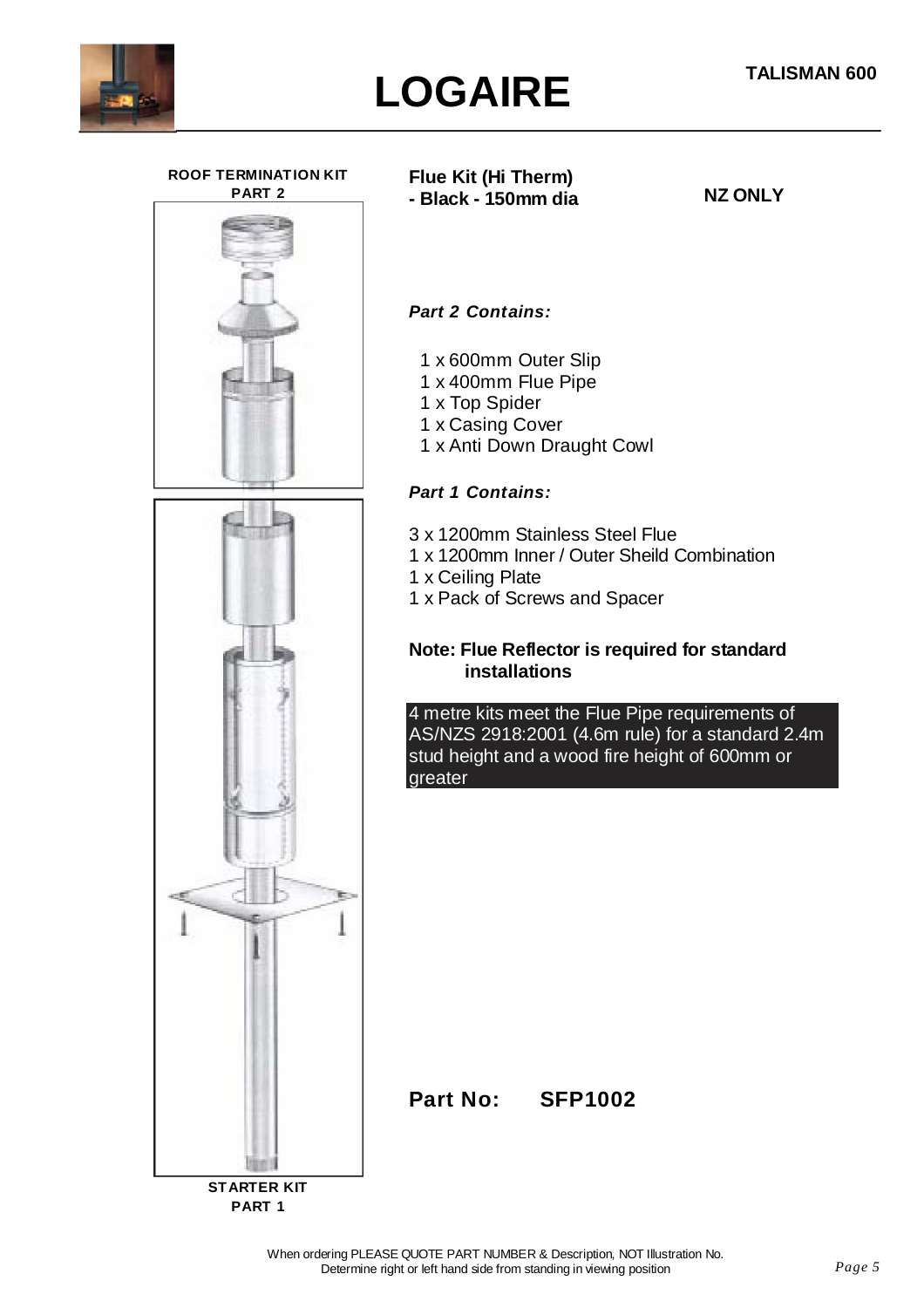

#### **150mm (6" Super Single**

#### **AUST ONLY**



#### *Contains:*

- 5 6" x 900 Stainless Steel Flue Lengths
- 3 10.25" x 900mm Galvanised Flue Lengths
- 2 8" x 900mm Decorative Mesh
- 1 6"–10.25"Cowl
- 1 8" Ceiling Cowl
- 2 Support Angles

**Part No: A35316**

When ordering PLEASE QUOTE PART NUMBER & Description, NOT Illustration No. Determine right or left hand side from standing in viewing position